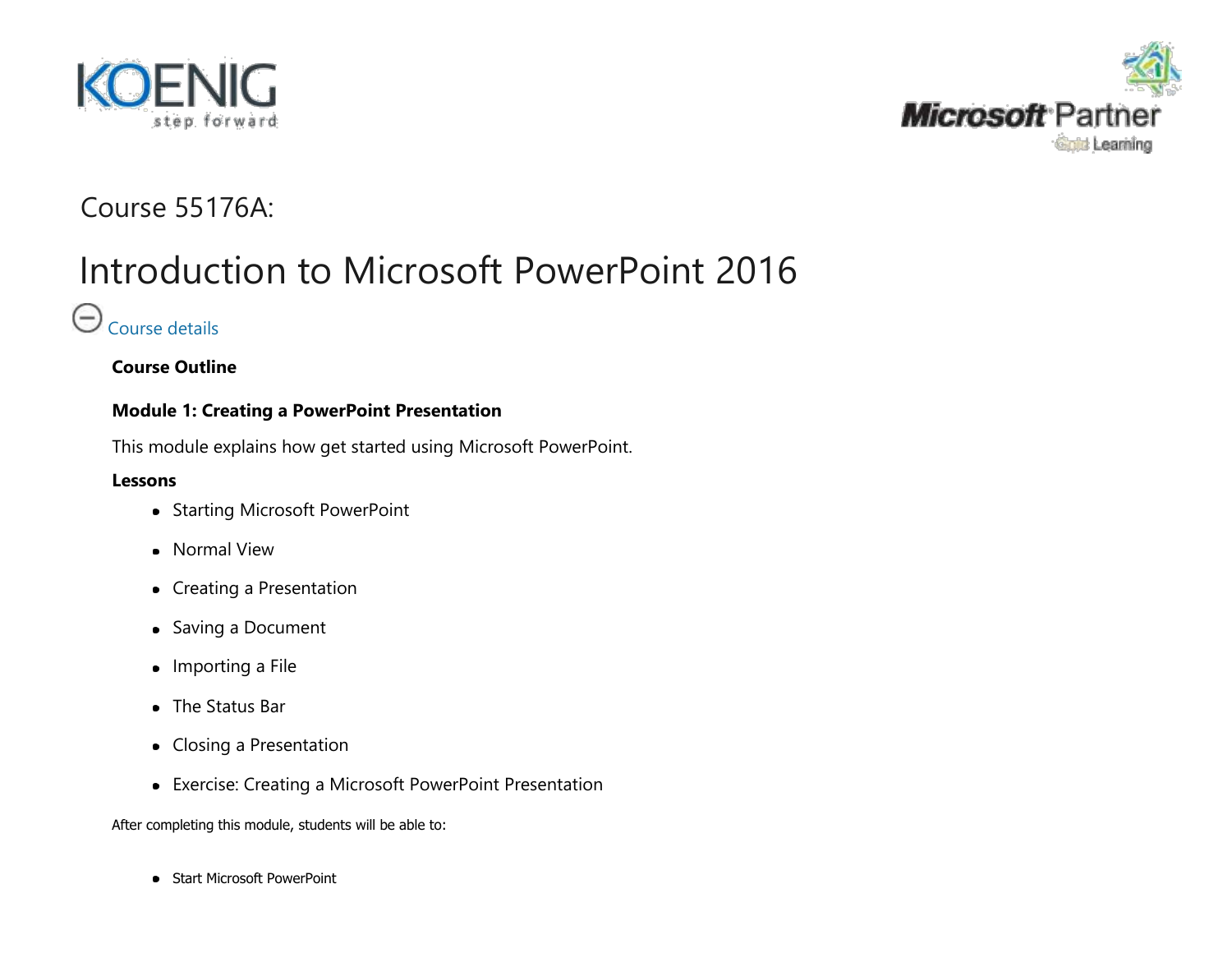- **•** Use Normal view.
- Create a PowerPoint presentation.
- Save a PowerPoint presentation.
- Import a file into PowerPoint.
- Use the Status Bar.
- Close a PowerPoint presentation.

# **Module 2: The Ribbon**

This module explains how to work with the Ribbon in Microsoft PowerPoint.

#### **Lessons**

- The Ribbon
- Tabs
- **•** Groups
- Commands
- Exercise: Exploring the Ribbon

After completing this module, students will be able to:

- Understand Tabs, Groups, and Commands.
- Understand which groups and commands are found on which tabs.

# **Module 3: The Quick Access Toolbar**

This module explains how to work with the Quick Access toolbar in Microsoft PowerPoint.

#### **Lessons**

- Adding Common Commands
- Adding More Commands with the Customize Dialog Box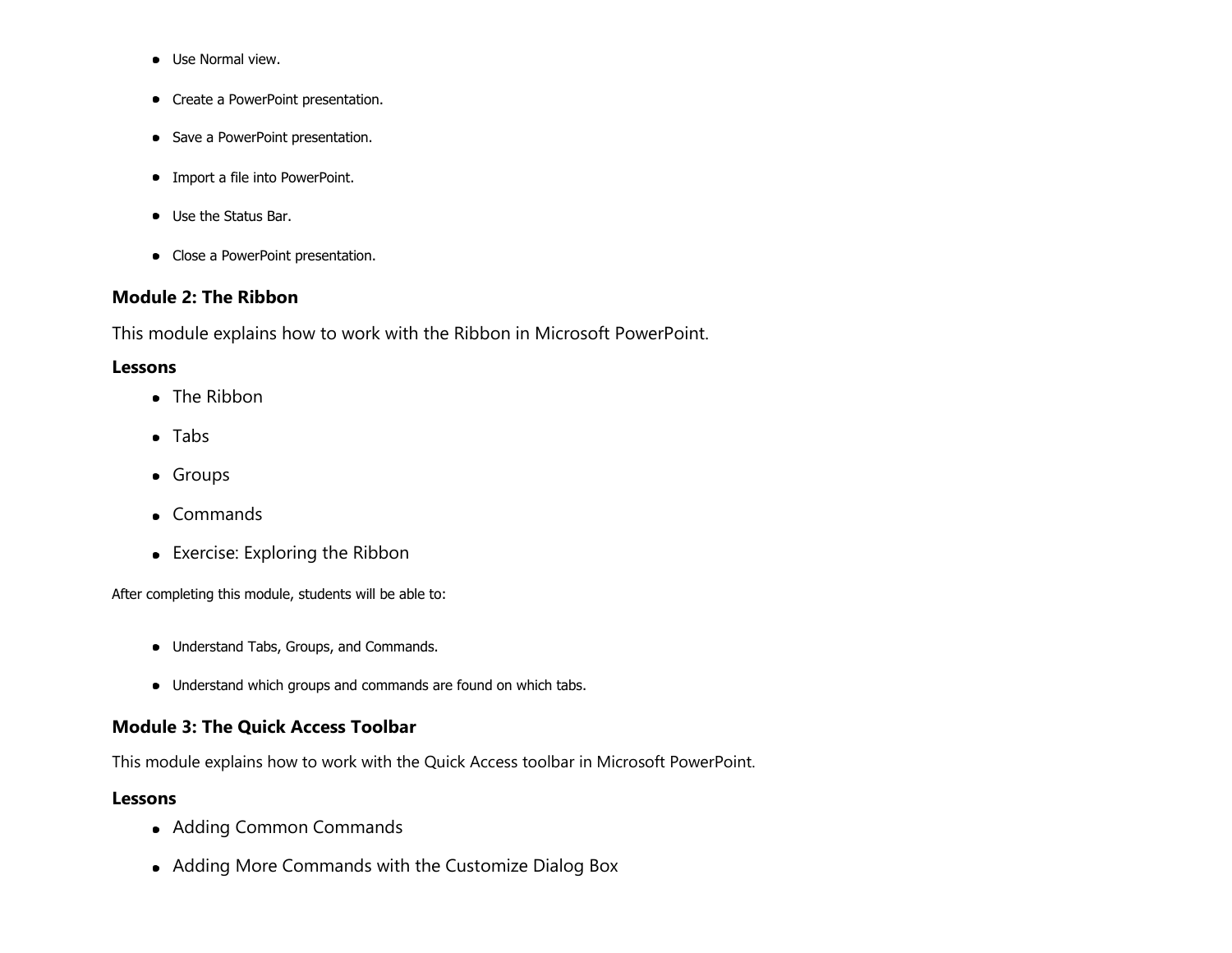- Adding Ribbon Commands or Groups
- Placement
- Exercise: Customize the Quick Access Toolbar

After completing this module, students will be able to:

- Add common commands to the Quick Access Toolbar
- Add additional commands to the Quick Access Toolbar
- Move the Quick Access Toolbar

# **Module 4: The Backstage View (The File Menu)**

This module explains how to work with the Backstage View in Microsoft PowerPoint.

### **Lessons**

- Introduction to the Backstage View
- Opening a Presentation
- Exercise: Opening a Presentation
- New Presentation and Presentation Templates
- Exercise: Creating an Agenda Using a Template
- Presentation Properties
- Adding Your Name to a Microsoft PowerPoint

- Open a Microsoft PowerPoint presentation.
- Start a new Microsoft PowerPoint presentation.
- Use Microsoft PowerPoint templates.
- Modify presentation properties.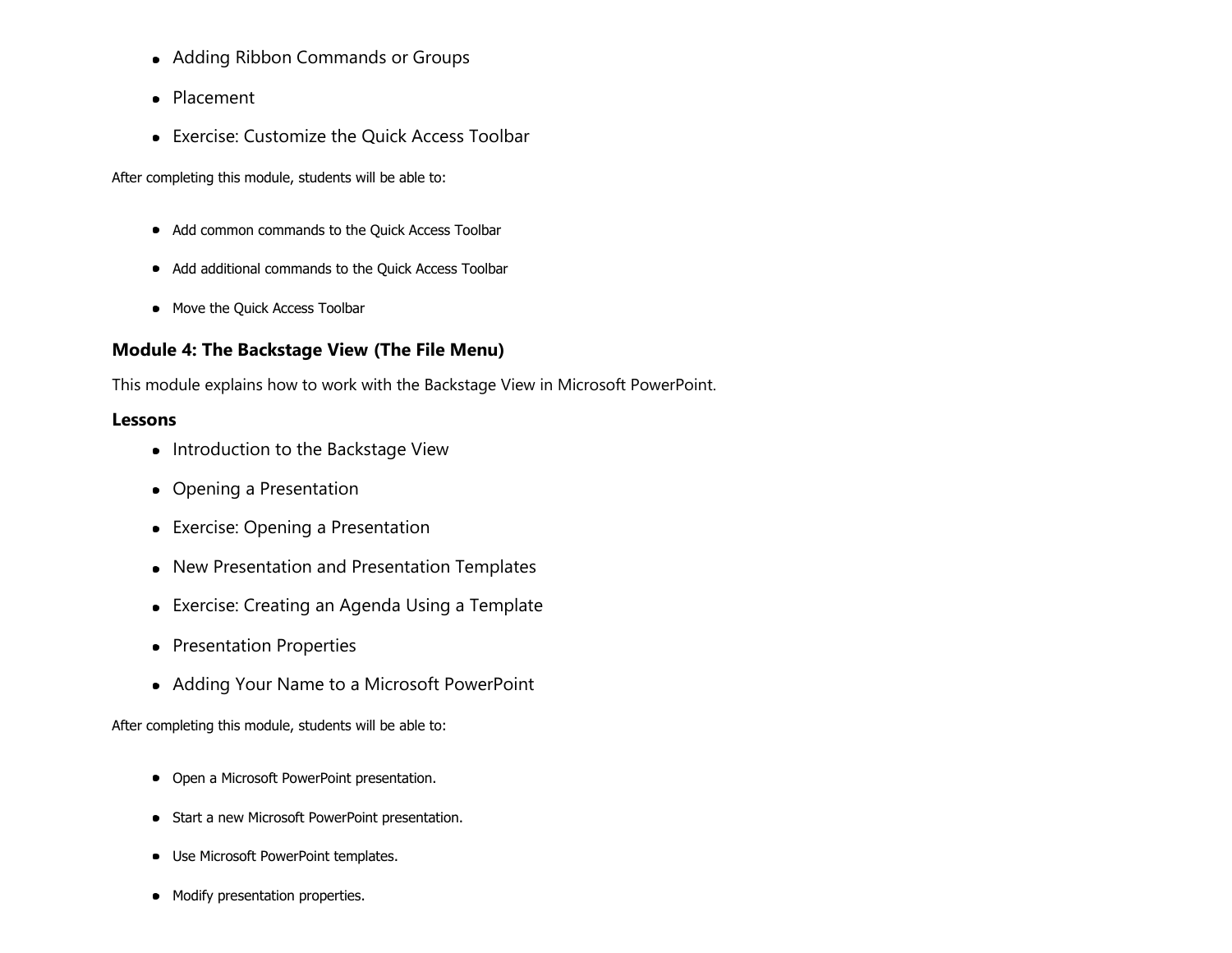**•** Personalize your copy of Microsoft PowerPoint.

### **Module 5: Formatting Microsoft PowerPoint Presentations**

This module explains how work with formatting features in Microsoft PowerPoint presentations.

## **Lessons**

- Selecting a Slide Layout
- Adding text
- Adding Text from a Text File or Word Outline
- **•** Editing Text
- Formatting Text
- Formatting Text as WordArt
- Creating Bulleted and Numbered Lists
- Formatting Text Placeholders
- Adding Slides to a Presentation
- **•** Arranging Slides
- Exercise: Formatting Text

- Select a slide layout.
- Add text to a slide.
- Import content from a text file outline.
- Edit text.
- Format text.
- Format text placeholders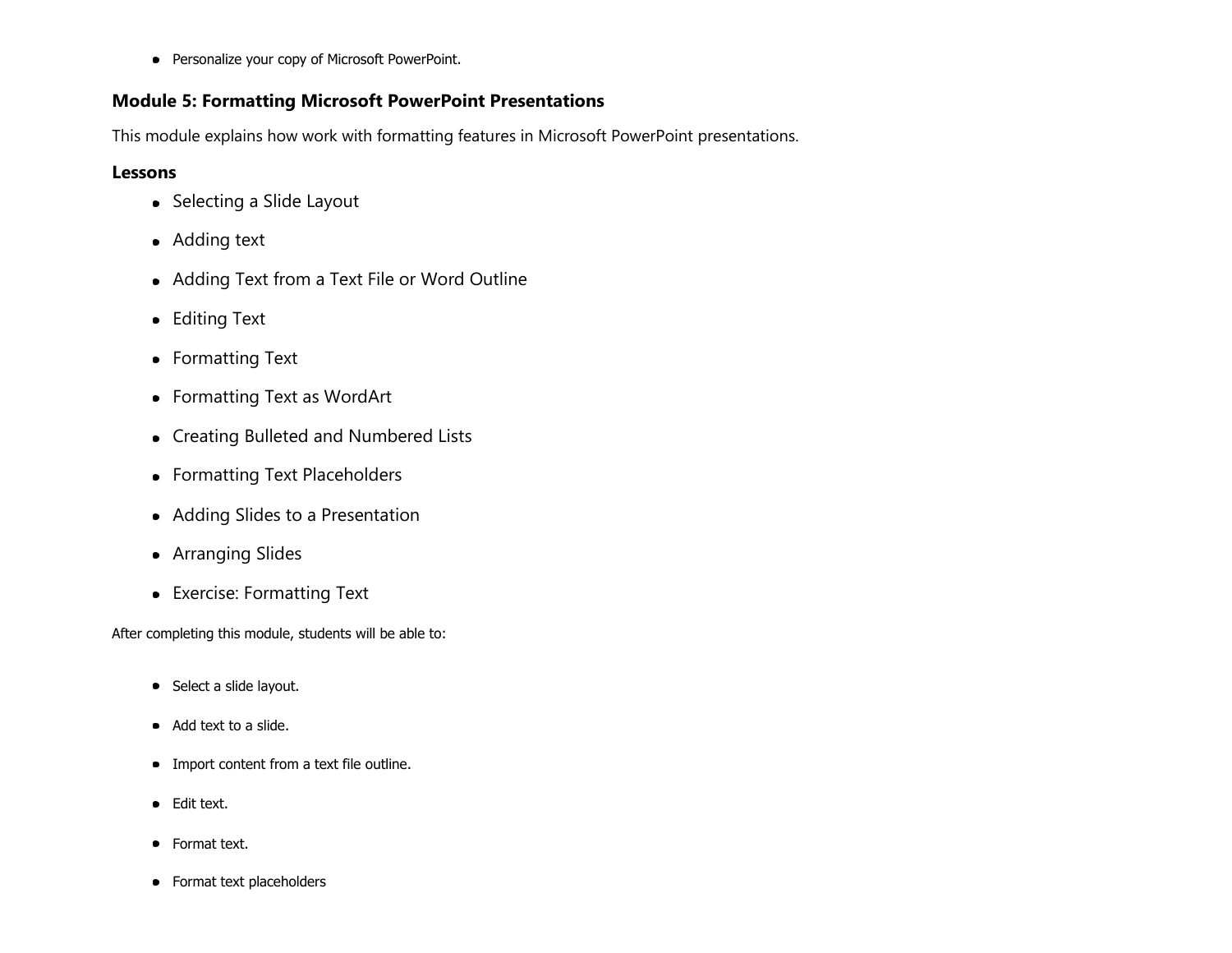- Apply styles to slides.
- Add slides to a presentation.
- Delete slides from a presentation.
- **•** Arrange slides.

# **Module 6: Working with Images**

This module explains how to work with images in Microsoft PowerPoint.

### **Lessons**

- Adding Images to a Slide
- Inserting a Picture
- Inserting Clip Art
- Capturing and Inserting a Snapshot
- Editing an Image
- Formatting Images
- Applying a Style and Cropping an Image
- Grouping and Ungrouping Images
- Arranging Images
- Adding Shapes
- Exercise: Working with Images and Shapes

- Add images to a presentation.
- Insert a picture.
- Insert clip art.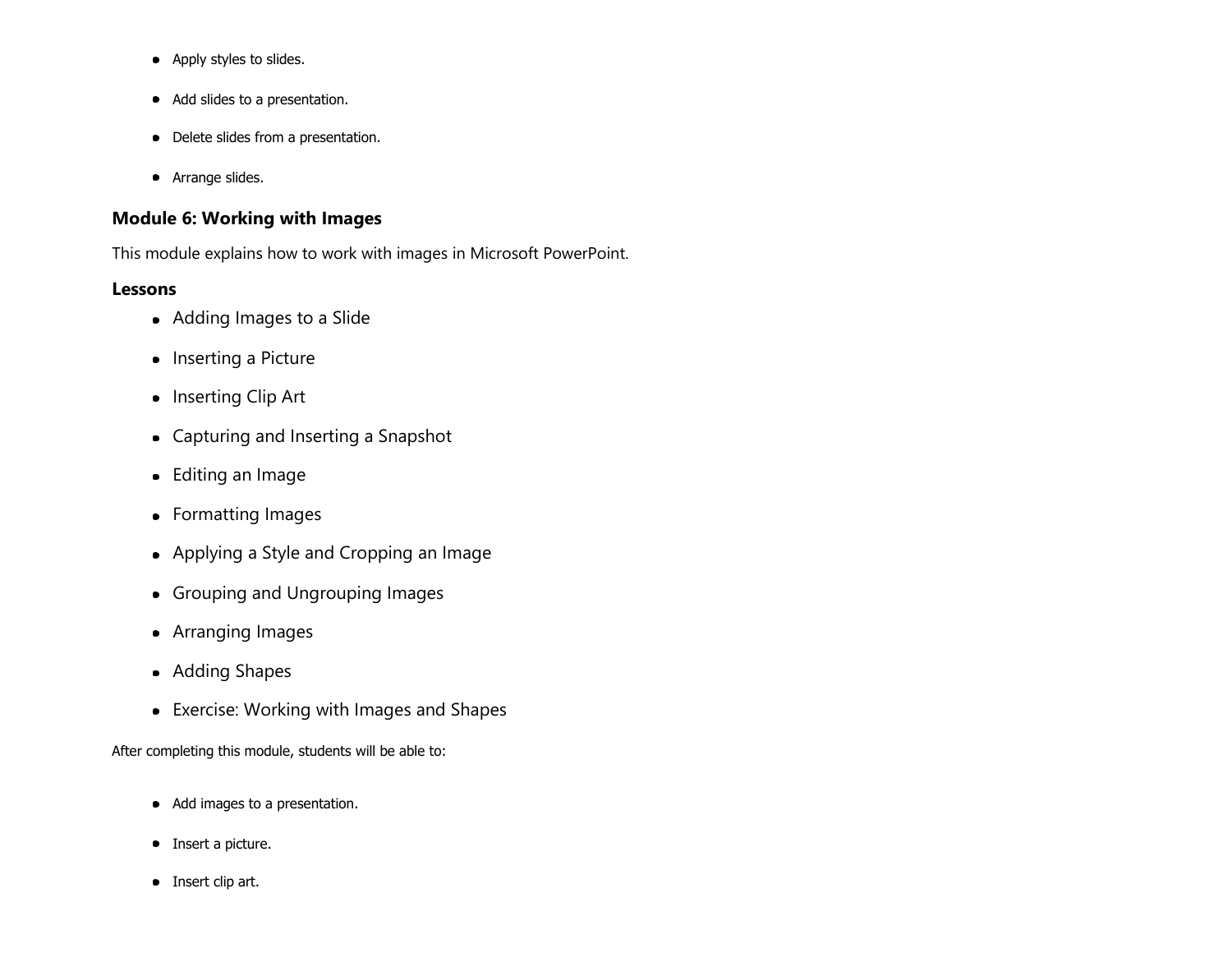- Insert a screenshot.
- Edit an image.
- Rotate and resize an image.
- Group and ungroup images.
- **•** Arrange images.
- Add shapes.

# **Module 7: Working with Tables and Charts**

This module explains how to work with tables and charts in Microsoft PowerPoint.

# **Lessons**

- Inserting a Table
- Formatting Tables
- Importing Tables from External Sources
- Exercise: Working with a Table
- Inserting a Chart
- Formatting a Chart
- Importing Charts from External Sources
- Exercise: Working with Charts

- Insert a table in a slide.
- Format a table.
- Copy a table from other Microsoft Office applications in PowerPoint.
- Insert a chart in a slide.